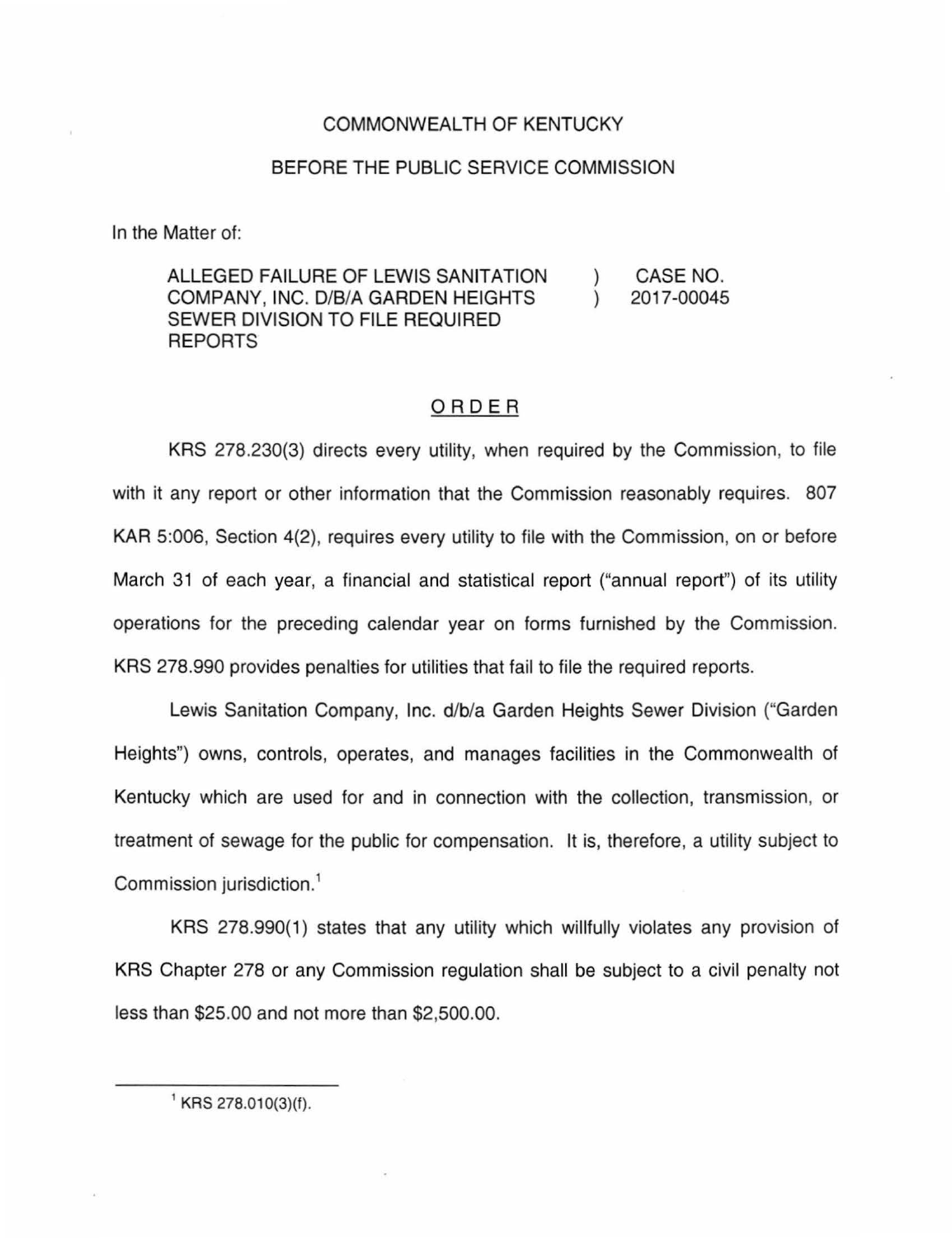On January 13, 2016, the Commission provided to Garden Heights an electronic link to the standard form for the annual financial and statistical report. According to Commission records, Garden Heights filed its annual report for the 2015 calendar year on January 23, 2017. The failure to file this report by March 31, 2016, is prima facie evidence that Garden Heights willfully failed to comply with KRS 278.230(3).

IT IS THEREFORE ORDERED that Garden Heights shall appear on March 28, 2017, at 10:00 a.m., Eastern Daylight Time, in Hearing Room 1 of the Commission's offices at 211 Sower Boulevard, Frankfort, Kentucky, for the purpose of showing cause why it should not be subjected to the penalties of KRS 278.990 for its failure to comply with 278.230(3).

By the Commission



ATTEST: ATTEST:<br>Allina R. Matheus

Case No. 2017-00045